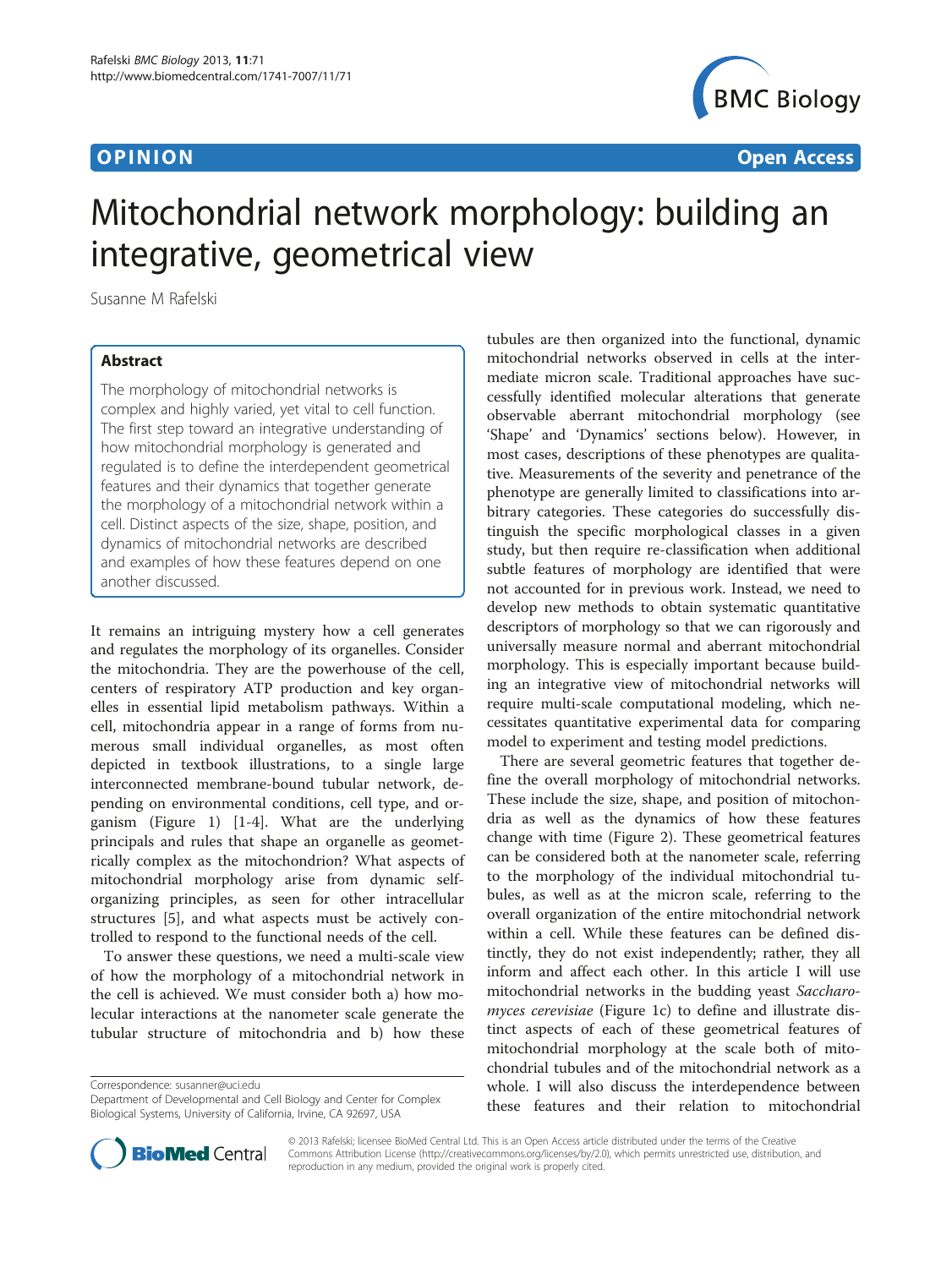<span id="page-1-0"></span>

function. Finally, I will discuss some important future directions needed for an integrative understanding of mitochondrial morphology.

#### Size

The most fundamental geometrical feature of any organelle is its size. In the case of mitochondria, size can be measured in several different ways. Metrics of mitochondrial size include the width of the mitochondrial tubules and their overall length within the cell, which together determine the total volume of mitochondria bounded by their outer membrane. In addition to the volume, the surface area of all of the tubules making up the mitochondrial network may also be considered. However, due to the tubular geometry, the surface area and volume of the mitochondrial network will both be a function of length and thus all three metrics will differ merely by a multiplication factor derived from the tubule radius. The only deviation from this proportionality would come from the relatively small branching regions of the network.

In addition to the physical size of the organelle bounded by the outer membrane, one must consider mitochondrial size in terms of the 'amount of mitochondria' in a cell, which can also be measured using a biochemical approach. It is well known that the internal membrane organization and protein composition of mitochondria can dramatically change in response to changes in functional state [[6\]](#page-6-0). This could lead to a change in the ratio of protein to lipid content or changes in protein mass that are much greater than a change in the physical bounding volume of the organelle. For example, an up to 10- to 20-fold increase in transcription and expression levels of mitochondrial proteins can be seen in respiring versus non-respiring yeast cells [\[7](#page-6-0)[,8](#page-7-0)], which is much greater than the 3-fold change in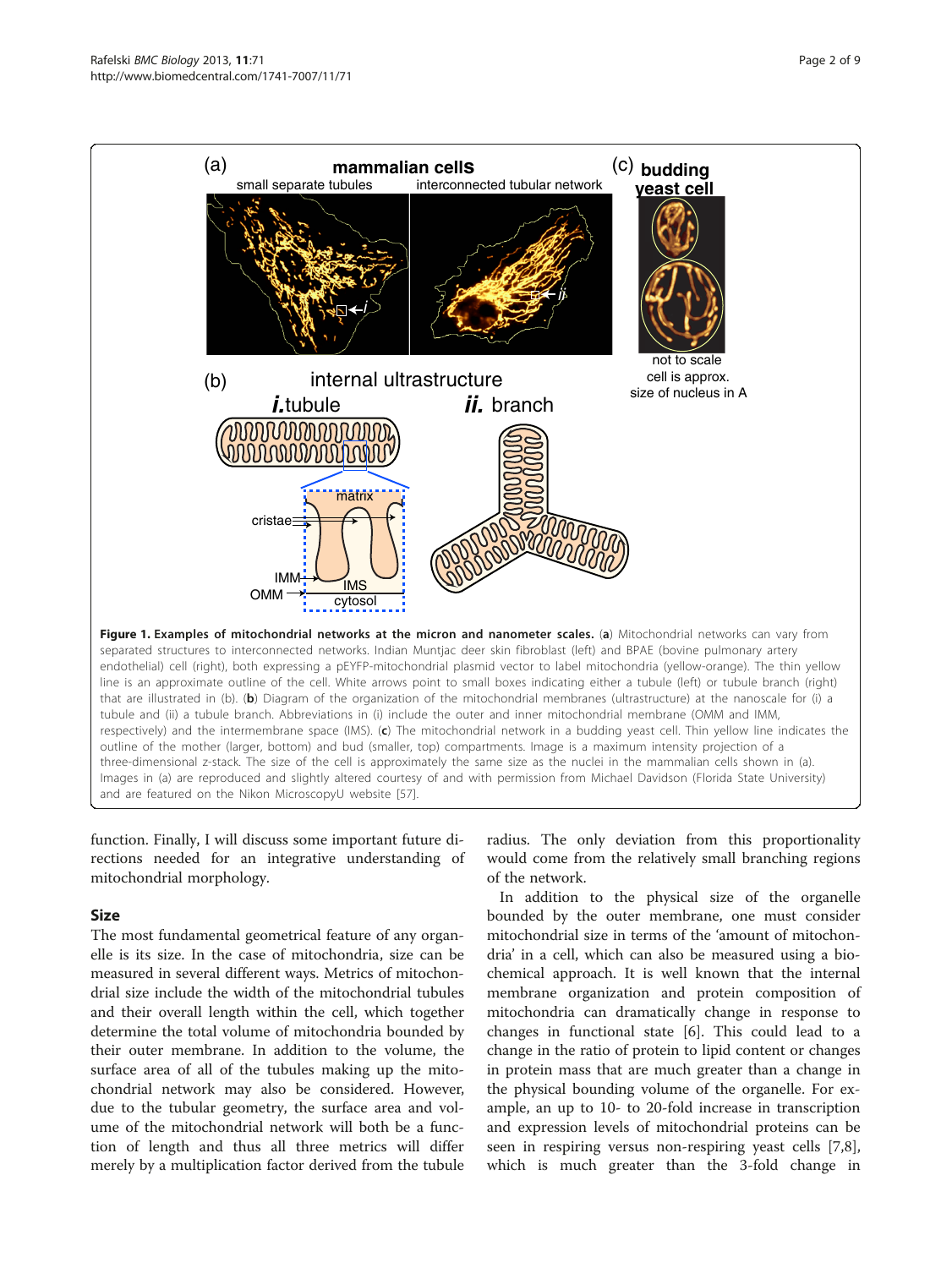<span id="page-2-0"></span>

mitochondrial volume in these conditions (Figure 2a) [[9\]](#page-7-0). Another important size-related issue to consider is the difference in the absolute size of mitochondria in a cell versus the ratio of mitochondrial size to cell size, the 'mitochondrial volume ratio', which is effectively a measure of the spatial density or 'concentration' of mitochondria within a cell [\[10,11\]](#page-7-0). All of these aspects of size need to be considered when describing how the geometrical feature of size contributes to overall mitochondrial morphology or function.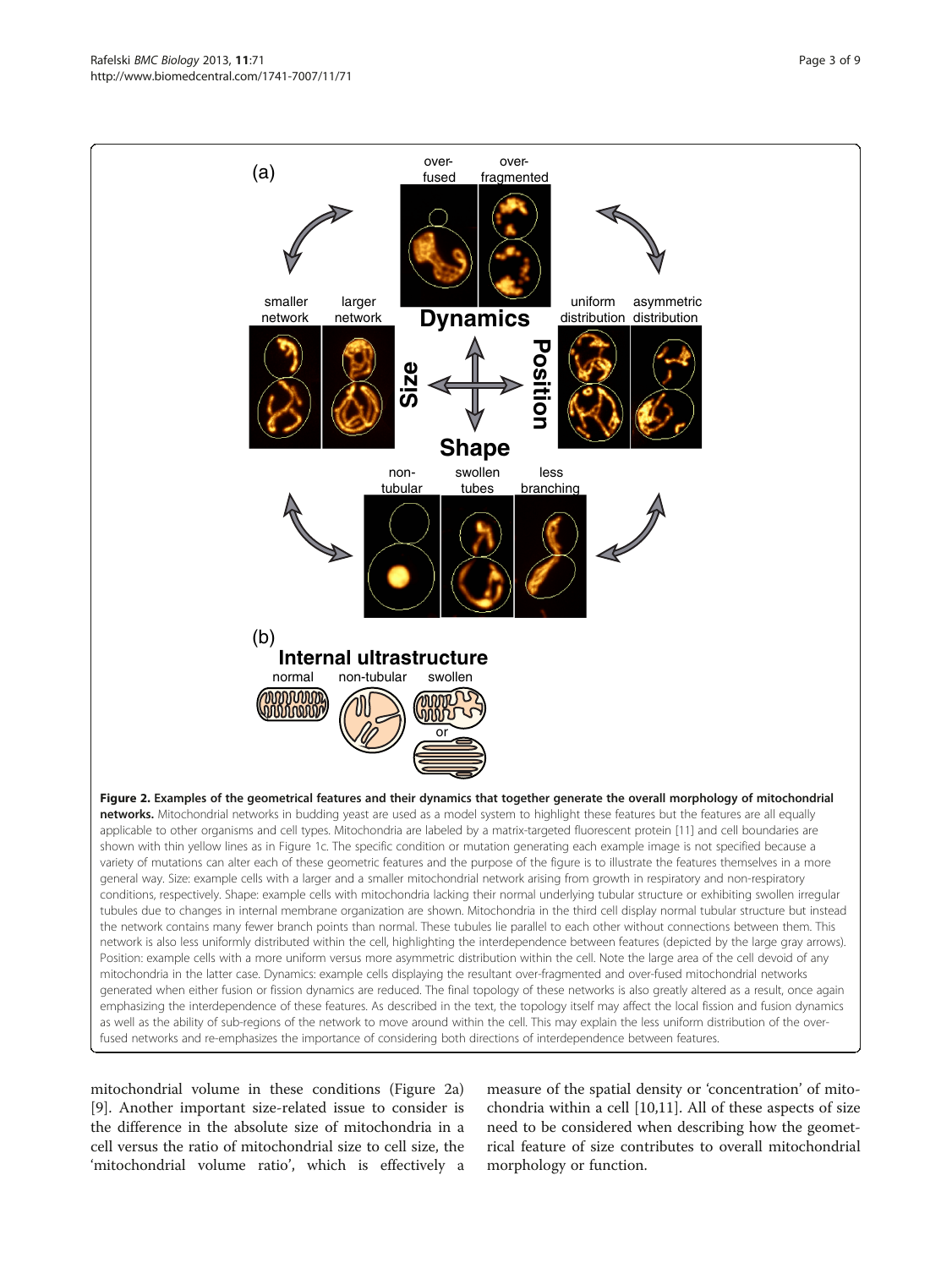The size of the mitochondrial network at any given moment arises from the combination of mitochondrial biogenesis (creation of new mitochondrial material) and mitophagy (mitochondrial autophagy, which degrades mitochondria). These processes can respond to the needs of the cell. The increase in both the mitochondrial protein content and the physical size of the mitochondrial network when yeast cells transition from nonrespiratory to respiratory conditions is an example of the upregulation of biogenesis to generate increased mitochondrial content. On the other hand, mitophagy is induced when cells experience a variety of stresses [\[12](#page-7-0)]. For example, growing yeast cells in nitrogen-depleted media induces both general autophagy and mitophagy to generate nitrogen for essential cellular processes. Biogenesis and mitophagy have to be regulated to maintain the proper mitochondrial content during normal cell growth.

### Shape

Definitions of mitochondrial shape depend heavily on what spatial scale is considered. At the nanometer scale lipids and proteins assemble into distinct mitochondrial membranes and compartments to generate the internal ultrastructure of mitochondrial tubules (Figure [1](#page-1-0)b). Yet at the micron scale, mitochondria also exhibit a shape, the organization of the entire mitochondrial network as a whole within the cell (Figure [1a](#page-1-0),c). The basic mitochondrial unit has a tubular form and generally exhibits a constant diameter throughout the cell. Mitochondria are shaped into tubules through their internal membrane organization, including cristae architecture, proper association between the different membranes, segregation of proteins into distinct membrane domains, and interactions with other organelles. Manifestations of alterations or defects in this mitochondrial ultrastructure include swollen tubules of inconsistent diameter and giant spherical mitochondria exhibiting disorganized internal membrane structures (Figure [2](#page-2-0)) [\[13-15](#page-7-0)]. The molecular mechanisms permitting mitochondrial tubulation are still not understood although they are under active investigation [\[16,17\]](#page-7-0). Recently, several groups identified a mitochondrial protein complex vital to internal membrane organization that seems to be central in coordinating mitochondrial ultrastructure, biogenesis, mitochondrial DNA (mtDNA), and perhaps even mitochondrial-endoplasmic reticulum (ER) membrane connections [\[18](#page-7-0)-[21\]](#page-7-0). The complex was named MitOS (mitochondrial organizing structure) [\[19](#page-7-0)], MICOS (mitochondrial contact site) [\[18](#page-7-0)], or MINOS (mitochondrial inner membrane organizing system) [[20\]](#page-7-0) and includes the proteins Fcj1, Aim5, Aim13, Aim37, Mio10, and Mio27 (reviewed in [[22](#page-7-0)]). It is localized to the inner membrane and intermembrane space, is constrained to the regions of the inner membrane that interact with the outer membrane, and is excluded from the cristae. The complex is believed to function in separating the inner membrane into distinct spatial domains and thus contributing to the formation of the cristae. Mutants in these proteins dramatically alter internal membrane organization, abolishing the normal organization of the cristae and instead generating very long, stacked membranes (Figure [2](#page-2-0)b).

In the absence of any gross defects in internal organization, mitochondria maintain their underlying tubular shape and diameter. These tubules are further organized into a network structure spanning the cell at the micron scale. This network also has a shape, with the connectivity of the network and its distribution within the cell varying within different regions of the cell and from cell to cell. The mitochondrial network can exist at the extremes as a collection of small separate sub-networks or one single, interconnected organelle (see dynamics section below). Mitochondrial networks can also exhibit more subtle variations in their topology - for example, containing different numbers of tubule branchpoints (Figure [2](#page-2-0)a). This 'topological' aspect of mitochondrial shape can be quantified by considering mitochondrial networks as mathematical graphs with edges (tubules) and nodes (branchpoints connecting tubules). The pure topology of the network can then be measured [\[23\]](#page-7-0) by considering how many edges are connected at each node. By further assigning a physical location within the cell to each node and along the length of each edge [\[11\]](#page-7-0), the network can also be considered a 'geometric graph', permitting additional analyses that incorporate the spatial component of the networks to describe the shape of mitochondria at the scale of the entire cell. For example, a more over-connected network would exhibit a greater 'average degree' (the number of edges that enter each node, averaged over the entire network) while a network with more long tubules between branchpoints might exhibit a greater average length per edge (average of the lengths of all the edges in the network). Applications of standard network analysis methods will be a useful tool to quantify the micronscale network morphology of mitochondria.

#### Dynamics

Formally, the term 'mitochondrial dynamics' includes all of the different ways that the geometrical features of mitochondrial networks change over time. More commonly, 'mitochondrial dynamics' refers to the fission and fusion dynamics that constantly remodel the mitochondrial network. Fission cuts a tubule into two while fusion can link two tubules together to form a longer tubule or a branch. The balance of fission and fusion is important for shaping mitochondrial networks; more fission than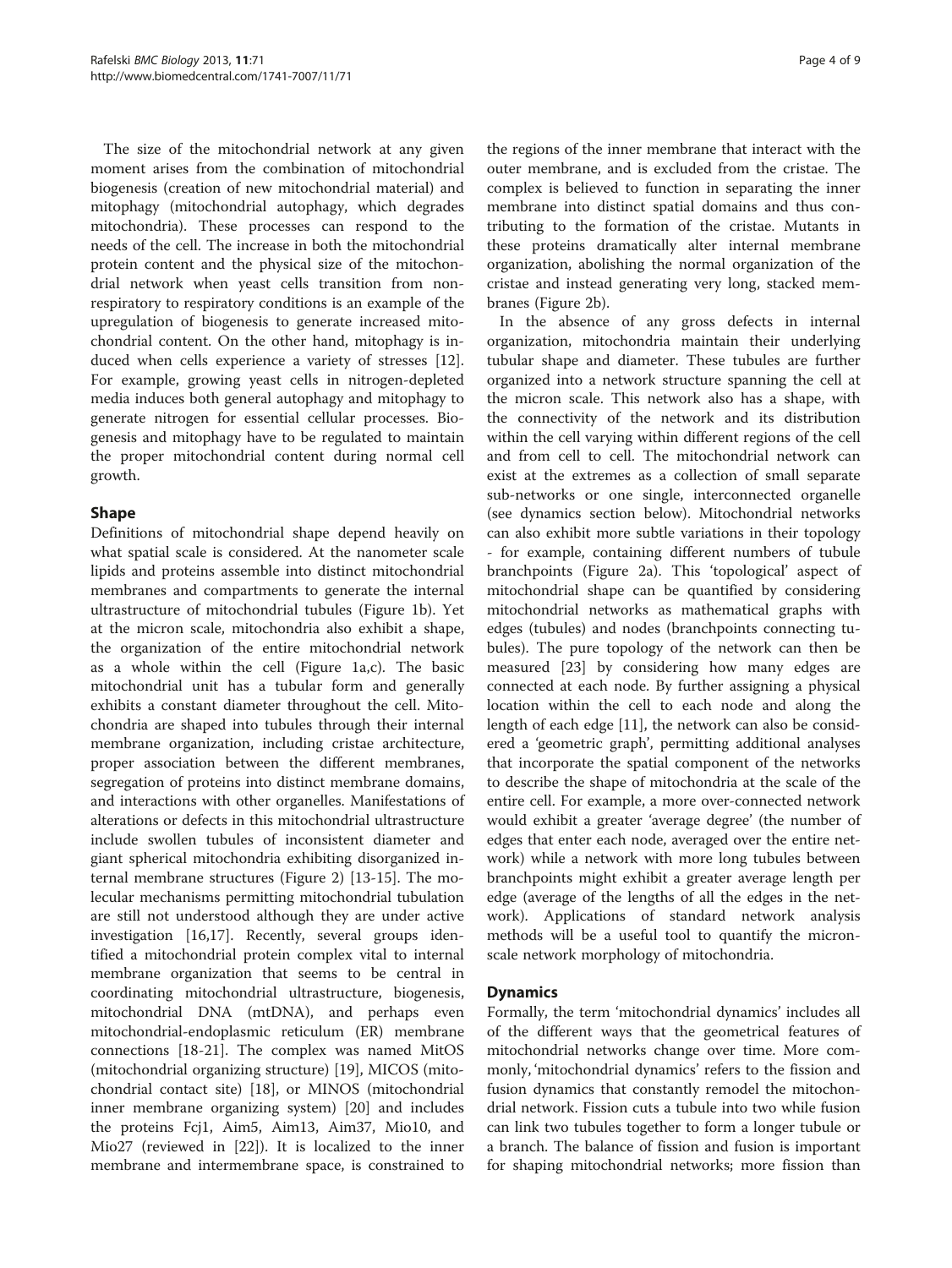fusion leads to over-fragmented networks while more fusion than fission leads to over-connected networks compared to normal, wild-type networks (original papers reviewed in [[24](#page-7-0)]) (Figure [2](#page-2-0)a). If fusion is increased sufficiently over fission, all the separated mitochondrial regions have the potential to be interconnected into a single mitochondrial network. The canonical 'individual' mitochondrion or small mitochondrial sub-networks arise due to fission events. However, these are in fact not separate individuals but transiently separated subregions of the entire mitochondrial network that is in some state of fission and fusion at any given time. Photoconversion studies of matrix-targeted reporter proteins in yeast have shown that the entire mitochondrial network is completely interconnected, and thus the matrix contents of the entire network mixed, within 5 seconds after initiating the photoconversion in half of cells while in the other half, 30 to 95% of the network is interconnected within that time. By 10 minutes the entire network of all cells has become interconnected and all its matrix contents mixed [[2\]](#page-6-0). Since the average rate of fission and fusion in yeast cells is about one per minute per cell [\[25\]](#page-7-0), this suggests that in most cells most of the network is already interconnected and in the rest of cells it becomes so through several fusion events. In mammalian cells, rates of fission and fusion are slower [[26\]](#page-7-0) and mitochondrial networks are also much larger. A decreased rate of dynamics and increased size together should lead to a longer timeframe over which mitochondrial networks are interconnected, consistent with experimental observations [[27](#page-7-0),[28](#page-7-0)]. Further, because fusion requires a mitochondrial membrane potential [[29,30\]](#page-7-0), sub-regions of the network that have lost the capability to function properly and generate this membrane potential can remain separated indefinitely, and are believed to be targeted for mitophagy [[28\]](#page-7-0).

The molecular machines responsible for exerting the fission and fusion dynamics have been extensively studied. Fission occurs through the Dnm1p protein, which is a DRP (dynamin-related protein) GTPase that can assemble into a spiral structure and constrict upon activation by accessory proteins Mdv1p and Fis1p [\[31,32](#page-7-0)]. Intriguingly, the ER is associated with sites of slight mitochondrial tubule constrictions that become future fission sites. These constrictions may enable Dnm1p binding and more efficient fission events [[33](#page-7-0)]. Recently, activation of actin polymerization activity via formins has also been implicated at these ER-associated sites of mitochondrial fission, suggesting that a possible mechanism for the ER-associated mitochondrial constriction may be through regulation of cytoskeletal dynamics [\[34](#page-7-0)]. Fusion involves two other DRPs, Fzo1p and Mgm1p, for outer membrane and inner membrane fusion, respectively, with the two processes being coordinated by

Ugo1p [[35\]](#page-7-0). The fusion process requires GTP binding and hydrolysis as well as a membrane potential [\[29,30](#page-7-0)].

In addition to regulating the topology of the mitochondrial network, fission and fusion dynamics may contribute to the homeostatic health of the mitochondrial network. Recently, a 'mitochondrial quality control mechanism' has been proposed based on both experimental and computational results [\[36](#page-7-0)]. As illustrated in Figure [3,](#page-5-0) fusion events allow mixing of oxidatively damaged mitochondrial contents generated as a byproduct of respiration. Thus, a damaged mitochondrial fragment can be restored when it re-fuses to the network. Fusion itself is dependent on mitochondrial membrane potential. Therefore, the more damaged a network fragment is, the less likely it is to re-fuse. Instead, if it remains isolated, it is targeted for turnover by mitophagy. Fission, on the other hand, is the mechanism that allows the continuous creation of small mitochondrial fragments, which can either re-fuse with the network or be segregated out if they have become excessively damaged. This model sets up an important framework for deciphering the causality between mitochondrial structure and function.

#### Position

The position of mitochondria in the cell at any given time is due to the attachment and movement of mitochondria along dynamic cytoskeletal tracks, the change in position of the tracks themselves, the interactions of mitochondria with other organelles such as the ER and plasma membrane, and the interactions of mitochondrial tubules with each other [[33,37-40\]](#page-7-0). For example, while a cytoskeletal track may direct two tubules to fuse and form a new network branch, once they are fused, the position of the underlying track can change and the mitochondria themselves would still maintain their branched morphology until they undergo further fission or fusion dynamics. The resultant distribution of the mitochondrial network in the cell can range from being uniformly spread out throughout the entire cell, allowing for equal exposure to all areas of the cell, or confined to particular sub-regions of the cell (see T cells as an example [[41,42](#page-7-0)]) (Figure [2](#page-2-0)a). This distribution directly affects the subcellular regions that have access to higher concentrations of mitochondrial-derived metabolic molecules.

In budding yeast, mitochondria are localized to the cortical periphery of the cell, in part through their interactions with cortical actin cables. A recent study has shown that the cortical localization of mitochondria is also due to interactions with both the plasma membrane and the cortical ER via the Num1p protein [[40\]](#page-7-0). Beyond their localization to the cortex, mitochondria in budding yeast must also be appropriately positioned and redistributed between mother and daughter bud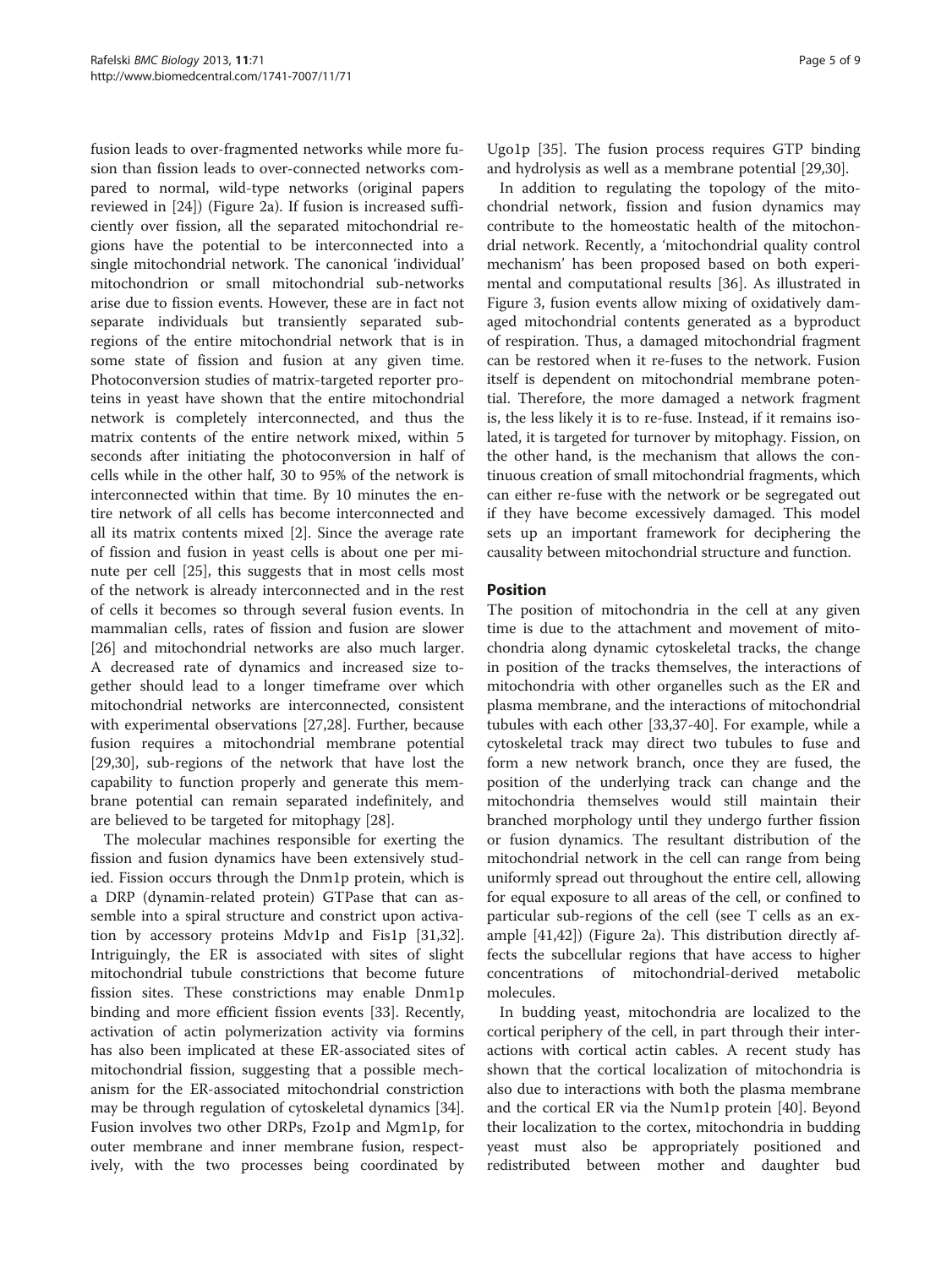<span id="page-5-0"></span>

compartments to ensure proper mitochondrial inheritance at cell division. Recently the Ypt11p protein has been implicated in anchoring mitochondria in the bud tip due to its interactions with both the ER and mitochondria [[43](#page-7-0)], although these results are still being debated [[44\]](#page-7-0). Unexpectedly, the inheritance of mitochondrial content at division is asymmetric and this asymmetry can arise by both active and stochastic means [[11,45\]](#page-7-0).

# Building an integrative view of mitochondrial morphology and function

One of the most significant challenges to an integrative understanding of mitochondrial morphology is linking mechanisms regulating the ultrastructure at the nanoscale with the resultant network structure at the micron scale. The effect of severe alterations to internal mitochondrial architecture on overall mitochondrial shape is obvious even by fluorescence microscopy using labeled mitochondrial matrix or membrane probes. These deformations can manifest as large spherical-looking mitochondria or mitochondrial networks with regions that look thick, swollen and misshapen (Figure [2\)](#page-2-0). However, visualizing the internal ultrastructure leading to these phenotypes still requires electron microscopy of fixed samples. New superresolution microscopic techniques have begun to visualize internal mitochondrial membranes [\[46,47\]](#page-7-0) but are still incapable of rapid three-dimensional timelapse visualizations in live cells. As these new microscopic techniques are improved, they will open up the exciting possibility of visualizing the dynamics of internal mitochondrial membrane reorganization. This will be vital for understanding how the various molecular players interact and contribute to mitochondrial ultrastructure. These methods should also eventually permit simultaneous dynamic imaging of both

mitochondrial ultrastructure and network-scale structure, which will facilitate experiments tying together these two very different spatial scales of mitochondrial shape.

A second serious challenge to an integrative view of mitochondrial morphology is the interdependence between its geometrical features. It is immediately apparent, even just in defining mitochondrial size, shape, position, and dynamics, that these four different features of mitochondrial morphology are not cleanly separable from one another. A cell with a larger mitochondrial network will exhibit different topological properties than one with a smaller network. For example, respiring yeast cells, with three-fold larger networks, also exhibit four-fold more branch points [[9\]](#page-7-0). This could arise from the increased volume ratio of tubules within the respiring cells and thus individual tubules having a greater chance of finding each other in space for fusion to occur to generate more branch points. The size of the network could feed back on the frequency of fission and fusion, as has been suggested by the observation that conditions generating larger networks also seem to favor more frequent fission/fusion events [\[48](#page-7-0)]. On the other hand, fission and fusion dynamics and network size could impact the position of mitochondria within the cell since dragging a large, interconnected sub-network without the ability to remodel its connections may be much more difficult than moving an unconnected tubular fragment from one part of the cell to another.

Obviously, mitochondrial fission and fusion dynamics will together greatly contribute to mitochondrial network topology, but surprisingly this is not an absolute. Mutants in budding yeast in which all fission and fusion dynamics are seemingly abolished can still generate and maintain an interconnected network, very similar to that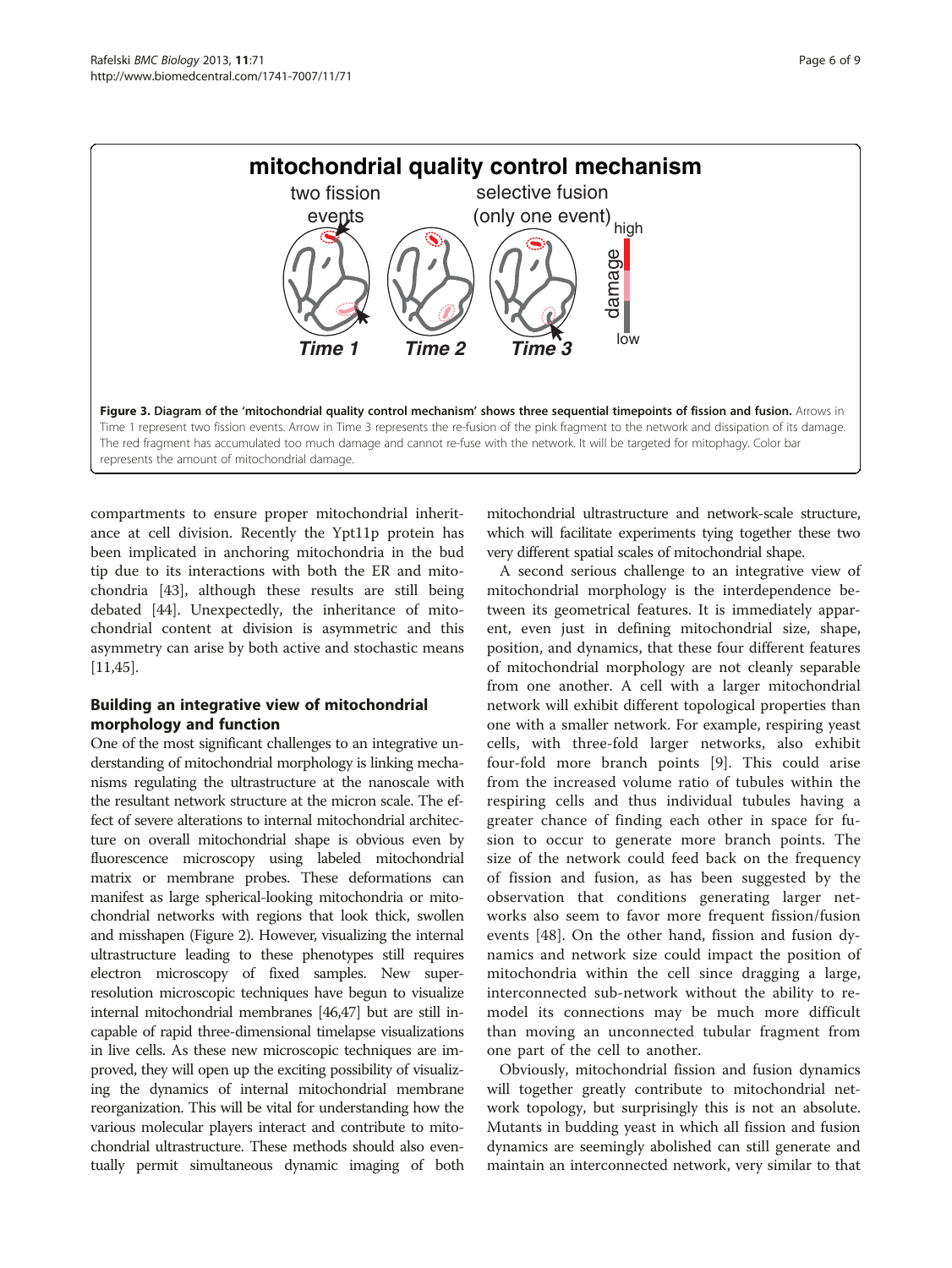<span id="page-6-0"></span>of wild-type cells [[49](#page-7-0)]. It is thus not completely understood how and to what extent fission and fusion dynamics contribute to the final topology. Importantly, the organization of the network itself may in turn influence fusion dynamics. Fusion is absolutely dependent on two tubules finding each other in space and time and the type of fusion event further depends on the type of physical interaction between the tubules [\[50,51](#page-7-0)]. Fission, on the other hand, generates two new tubule ends that did not exist prior to the fission event and that now each have the ability to move around and potentially generate a new fusion event. The cell may exert additional regulation over how quickly a recently created tubule end is capable of re-fusing to the network [\[50,51\]](#page-7-0). However, the fission event itself may contribute to the subsequent fusion dynamics nearby, generating the potential for sub-regions of the mitochondrial network with increased fusion rates. To complicate matters further, fission and fusion proteins may also be co-regulated at the transcriptional level [\[52](#page-7-0)], and may interact with each other to modulate their activity [[53](#page-7-0)].

# Computational modeling of mitochondrial networks

Understanding the interdependence between the geometrical features of mitochondrial networks will require a combination of quantitative experimentation and computational modeling. From the computational side, models of mitochondrial network organization can be generated based on any given set of assumptions. The key requirement for these sorts of computational models to be useful is the ability to compare them to 'real' networks. Models need to be based on experimentally perturbable parameters with output properties that can be experimentally measured. Several studies have begun carefully documenting the types of fission and fusion events and the biophysical requirements for them to occur [[50,51\]](#page-7-0). These studies are a crucial first step and provide the first extensive quantitative data for incorporation into any computational models of mitochondrial dynamics. Their main limitation is that they focus on specific sub-regions of the mitochondrial network and thus do not encompass the entire network and the way the distribution of fission and fusion impact its organization on the scale of the entire cell. To do so, new methods will be needed that can automatically track all fission and fusion events within a network to provide data on the frequency of remodeling events and their location within the network. Simultaneous measurements of the other network morphology features (size, position, topology) will then permit an analysis of how fission and fusion affect each other and how they are affected by the geometry of the network itself.

Several computational models of mitochondrial networks have been generated. On one hand there exist models that attempt to tie together fission and fusion dynamics with their effect on maintaining mitochondrial health, testing the 'mitochondrial quality control mechanism' [[54,55\]](#page-8-0) (Figure [3\)](#page-5-0). These models currently only take into account the fission and fusion dynamics themselves, not the physical size, shape and distribution of the mitochondria within the cell. Recently, a new model has been built that for the first time incorporates the fact that mitochondria move in space, can form networks, and undergo continuous biogenesis that is not necessarily coupled to mitochondrial turnover [[56](#page-8-0)]. This model makes testable predictions about where in parameter space real mitochondrial networks should fall to maintain mitochondrial function most successfully. On the other hand, models can be built to determine the underlying requirements for generating the organization of mitochondrial networks without considerations of their functional impact. An example is a recent graph-based model that was built based on a set of simple rules of network connectivity [[23](#page-7-0)]. This model predicts several topological properties that mitochondrial networks should display, and thus can now be tested with directed experiments measuring network topology. A key limitation of this model is that it is purely topological and does not take any spatial information into account. The next generation of computational models will depend on more extensive quantitative experimental measurements of the interdependent geometric features of mitochondrial network morphology and, eventually, simultaneous mitochondrial functional state.

#### Acknowledgments

I thank Mark Chan, Matheus Viana, Betsy Martin, and Swee Lim for helpful comments and discussion and Michael Davidson for permission to reproduce his images in Figure [1.](#page-1-0)

#### Published: 24 June 2013

#### References

- Bereiter-Hahn J: Behavior of mitochondria in the living cell. Int Rev Cytol 1990, 122:1–63.
- 2. Jakobs S, Schauss AC, Hell SW: Photoconversion of matrix targeted GFP enables analysis of continuity and intermixing of the mitochondrial lumen. FEBS Lett 2003, 554:194–200.
- 3. Kuznetsov AV, Hermann M, Saks V, Hengster P, Margreiter R: The cell-type specificity of mitochondrial dynamics. Int J Biochem Cell Biol 2009, 41:1928–1939.
- 4. Benard G, Rossignol R: Ultrastructure of the mitochondrion and its bearing on function and bioenergetics. Antioxid Redox Signal 2008, 10:1313–1342.
- 5. Karsenti E: Self-organization in cell biology: a brief history. Nat Rev Mol Cell Biol 2008, 9:255-262
- 6. Hackenbrock CR: Ultrastructural bases for metabolically linked mechanical activity in mitochondria. I. Reversible ultrastructural changes with change in metabolic steady state in isolated liver mitochondria. J Cell Biol 1966, 30:269–297.
- 7. DeRisi JL, Iyer VR, Brown PO: Exploring the metabolic and genetic control of gene expression on a genomic scale. Science 1997, 278:680–686.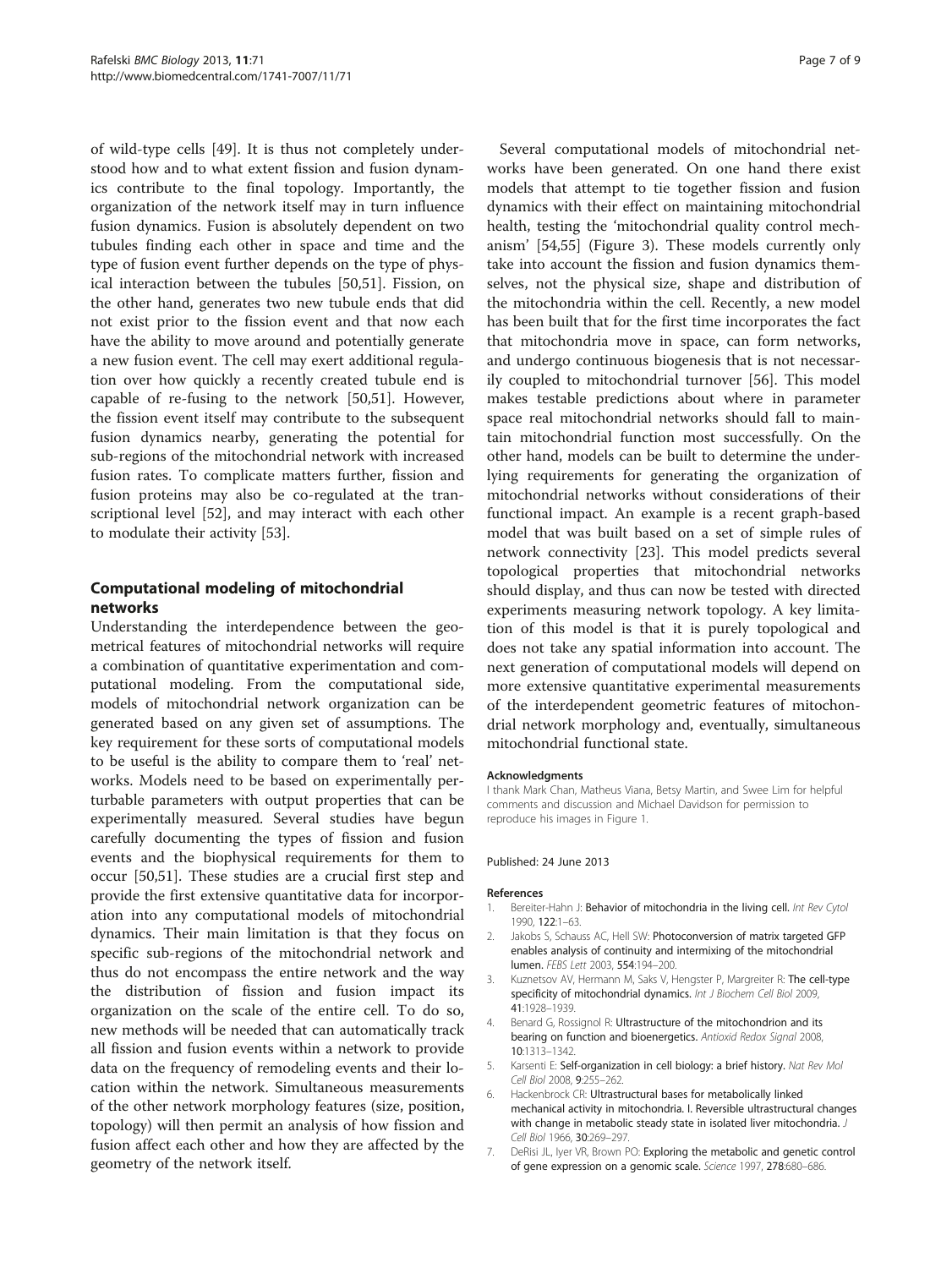- <span id="page-7-0"></span>8. Ohlmeier S, Kastaniotis AJ, Hiltunen JK, Bergmann U: The yeast mitochondrial proteome, a study of fermentative and respiratory growth. J Biol Chem 2004, 279:3956–3979.
- Egner A, Jakobs S, Hell SW: Fast 100-nm resolution three-dimensional microscope reveals structural plasticity of mitochondria in live yeast. Proc Natl Acad Sci U S A 2002, 99:3370–3375.
- 10. Posakony JW, England JM, Attardi G: Mitochondrial growth and division during the cell cycle in HeLa cells. J Cell Biol 1977, 74:468-491.
- 11. Rafelski SM, Viana MP, Zhang Y, Chan Y-HM, Thorn KS, Yam P, Fung JC, Li H, Costa LDF, Marshall WF: Mitochondrial network size scaling in budding yeast. Science 2012, 338:822–824.
- 12. May AI, Devenish RJ, Prescott M: The many faces of mitochondrial autophagy: making sense of contrasting observations in recent research. Int J Cell Biol 2012, 2012:431684.
- 13. Burgess SM, Delannoy M, Jensen RE: MMM1 encodes a mitochondrial outer membrane protein essential for establishing and maintaining the structure of yeast mitochondria. J Cell Biol 1994, 126:1375-1391.
- 14. Paumard P, Vaillier J, Coulary B, Schaeffer J, Soubannier V, Mueller DM, Brèthes D, di Rago J-P, Velours J: The ATP synthase is involved in generating mitochondrial cristae morphology. EMBO J 2002, 21:221–230.
- 15. Velours J, Dautant A, Salin B, Sagot I, Brèthes D: Mitochondrial F1F0-ATP synthase and organellar internal architecture. Int J Biochem Cell Biol 2009, 41:1783–1789.
- 16. Okamoto K, Shaw JM: Mitochondrial morphology and dynamics in yeast and multicellular eukaryotes. Annu Rev Genet 2005, 39:503–536.
- 17. Nguyen TT, Lewandowska A, Choi J-Y, Markgraf DF, Junker M, Bilgin M, Ejsing CS, Voelker DR, Rapoport TA, Shaw JM: Gem1 and ERMES do not directly affect phosphatidylserine transport from ER to mitochondria or mitochondrial inheritance. Traffic 2012, 13:880–890.
- 18. Harner M, Körner C, Walther D, Mokranjac D, Kaesmacher J, Welsch U, Griffith J, Mann M, Reggiori F, Neupert W: The mitochondrial contact site complex, a determinant of mitochondrial architecture. EMBO J 2011, 30:4356–4370.
- 19. Hoppins S, Collins SR, Cassidy-Stone A, Hummel E, DeVay RM, Lackner LL, Westermann B, Schuldiner M, Weissman JS, Nunnari J: A mitochondrialfocused genetic interaction map reveals a scaffold-like complex required for inner membrane organization in mitochondria. J Cell Biol 2011, 195:323–340.
- 20. von der Malsburg K, Müller JM, Bohnert M, Oeljeklaus S, Kwiatkowska P, Becker T, Loniewska-Lwowska A, Wiese S, Rao S, Milenkovic D, Hutu DP, Zerbes RM, Schulze-Specking A, Meyer HE, Martinou J-C, Rospert S, Rehling P, Meisinger C, Veenhuis M, Warscheid B, Van der Klei IJ, Pfanner N, Chacinska A, van der Laan M: Dual role of mitofilin in mitochondrial membrane organization and protein biogenesis. Dev Cell 2011, 21:694–707.
- 21. Alkhaja AK, Jans DC, Nikolov M, Vukotic M, Lytovchenko O, Ludewig F, Schliebs W, Riedel D, Urlaub H, Jakobs S, Deckers M: MINOS1 is a conserved component of mitofilin complexes and required for mitochondrial function and cristae organization. Mol Biol Cell 2012, 23:247–257.
- 22. van der Laan M, Bohnert M, Wiedemann N, Pfanner N: Role of MINOS in mitochondrial membrane architecture and biogenesis. Trends Cell Biol 2012, 22:185–192.
- 23. Sukhorukov VM, Dikov D, Reichert AS, Meyer-Hermann M: Emergence of the mitochondrial reticulum from fission and fusion dynamics. PLoS Comput Biol 2012, 8:e1002745.
- 24. Shaw JM, Nunnari J: Mitochondrial dynamics and division in budding yeast. Trends Cell Biol 2002, 12:178–184.
- 25. Nunnari J, Marshall WF, Straight A, Murray A, Sedat JW, Walter P: Mitochondrial transmission during mating in Saccharomyces cerevisiae is determined by mitochondrial fusion and fission and the intramitochondrial segregation of mitochondrial DNA. Mol Biol Cell 1997, 8:1233–1242.
- 26. Jendrach M, Pohl S, Vöth M, Kowald A, Hammerstein P, Bereiter-Hahn J: Morpho-dynamic changes of mitochondria during ageing of human endothelial cells. Mech Ageing Dev 2005, 126:813–821.
- 27. Karbowski M, Arnoult D, Chen H, Chan DC, Smith CL, Youle RJ: Quantitation of mitochondrial dynamics by photolabeling of individual organelles shows that mitochondrial fusion is blocked during the Bax activation phase of apoptosis. J Cell Biol 2004, 164:493–499.
- 28. Twig G, Elorza A, Molina AJA, Mohamed H, Wikstrom JD, Walzer G, Stiles L, Haigh SE, Katz S, Las G, Alroy J, Wu M, Py BF, Yuan J, Deeney JT, Corkey BE,

Shirihai OS: Fission and selective fusion govern mitochondrial segregation and elimination by autophagy. EMBO J 2008, 27:433–446.

- 29. Legros F, Lombès A, Frachon P, Rojo M: Mitochondrial fusion in human cells is efficient, requires the inner membrane potential, and is mediated by mitofusins. Mol Biol Cell 2002, 13:4343–4354.
- 30. Meeusen S, McCaffery JM, Nunnari J: Mitochondrial fusion intermediates revealed in vitro. Science 2004, 305:1747–1752.
- 31. Bhar D, Karren MA, Babst M, Shaw JM: Dimeric Dnm1-G385D interacts with Mdv1 on mitochondria and can be stimulated to assemble into fission complexes containing Mdv1 and Fis1. J Biol Chem 2006, 281:17312–17320.
- 32. Lackner LL, Horner JS, Nunnari J: Mechanistic analysis of a dynamin effector. Science 2009, 325:874–877.
- 33. Friedman JR, Lackner LL, West M, DiBenedetto JR, Nunnari J, Voeltz GK: ER tubules mark sites of mitochondrial division. Science 2011, 334:358–362.
- 34. Korobova F, Ramabhadran V, Higgs HN: An actin-dependent step in mitochondrial fission mediated by the ER-associated formin INF2. Science 2013, 339:464–467.
- 35. Hoppins S, Nunnari J: The molecular mechanism of mitochondrial fusion. Mol Cell Res 2009, 1793:20–26.
- 36. Twig G, Shirihai OS: The interplay between mitochondrial dynamics and mitophagy. Antioxid Redox Signal 2011, 14:1939–1951.
- 37. Yaffe MP: The machinery of mitochondrial inheritance and behavior. Science 1999, 283:1493–1497.
- Anesti V, Scorrano L: The relationship between mitochondrial shape and function and the cytoskeleton. Biochim Biophys Acta 2006, 1757:692–699.
- 39. Frederick RL, Shaw JM: Moving mitochondria: establishing distribution of an essential organelle. Traffic 2007, 8:1668–1675.
- 40. Lackner LL, Ping H, Graef M, Murley A, Nunnari J: Endoplasmic reticulumassociated mitochondria-cortex tether functions in the distribution and inheritance of mitochondria. Proc Natl Acad Sci U S A 2013, 110:E458–467.
- 41. Campello S, Lacalle RA, Bettella M, Mañes S, Scorrano L, Viola A: Orchestration of lymphocyte chemotaxis by mitochondrial dynamics. J Exp Med 2006, 203:2879–2886.
- 42. Quintana A, Hoth M: Mitochondrial dynamics and their impact on T cell function. Cell Calcium 2012, 52:57–63.
- 43. Yang HC, Palazzo A, Swayne TC, Pon LA: A retention mechanism for distribution of mitochondria during cell division in budding yeast. Curr Biol 1999, 9:1111–1114.
- 44. Lewandowska A, Macfarlane J, Shaw JM: Mitochondrial association, protein phosphorylation, and degradation regulate the availability of the active Rab GTPase Ypt11 for mitochondrial inheritance. Mol Biol Cell 2013, 24:1185–1195.
- 45. RP N d, Jones NS, Andreu L, Gupta R, Enver T, Iborra FJ: Connecting variability in global transcription rate to mitochondrial variability. Plos Biol 2010, 8:e1000560.
- 46. Jakobs S, Stoldt S, Neumann D: Light microscopic analysis of mitochondrial heterogeneity in cell populations and within single cells. Adv Biochem Eng Biotechnol 2011, 124:1–19.
- 47. Shao L, Kner P, Rego EH, Gustafsson MGL: Super-resolution 3D microscopy of live whole cells using structured illumination. Nat Methods 2011, 8:1044–1046.
- 48. Jakobs S, Martini N, Schauss AC, Egner A, Westermann B, Hell SW: Spatial and temporal dynamics of budding yeast mitochondria lacking the division component Fis1p. J Cell Sci 2003, 116:2005–2014.
- 49. Sesaki H, Jensen RE: Division versus fusion: Dnm1p and Fzo1p antagonistically regulate mitochondrial shape. J Cell Biol 1999, 147:699-706.
- 50. Liu X, Weaver D, Shirihai O, Hajnóczky G: Mitochondrial "kiss-and-run": interplay between mitochondrial motility and fusion-fission dynamics. EMBO J 2009, 28:3074–3089.
- 51. Twig G, Liu X, Liesa M, Wikstrom JD, Molina AJA, Las G, Yaniv G, Hajnoczky G, Shirihai OS: Biophysical properties of mitochondrial fusion events in pancreatic -cells and cardiac cells unravel potential control mechanisms of its selectivity. Am J Physiol Cell Physiol 2010, 299:C477–C487.
- 52. Malena A, Loro E, Di Re M, Holt IJ, Vergani L: Inhibition of mitochondrial fission favours mutant over wild-type mitochondrial DNA. Hum Mol Genet 2009, 18:3407–3416.
- 53. Huang P, Galloway CA, Yoon Y: Control of mitochondrial morphology through differential interactions of mitochondrial fusion and fission proteins. PLoS ONE 2011, 6:e20655.